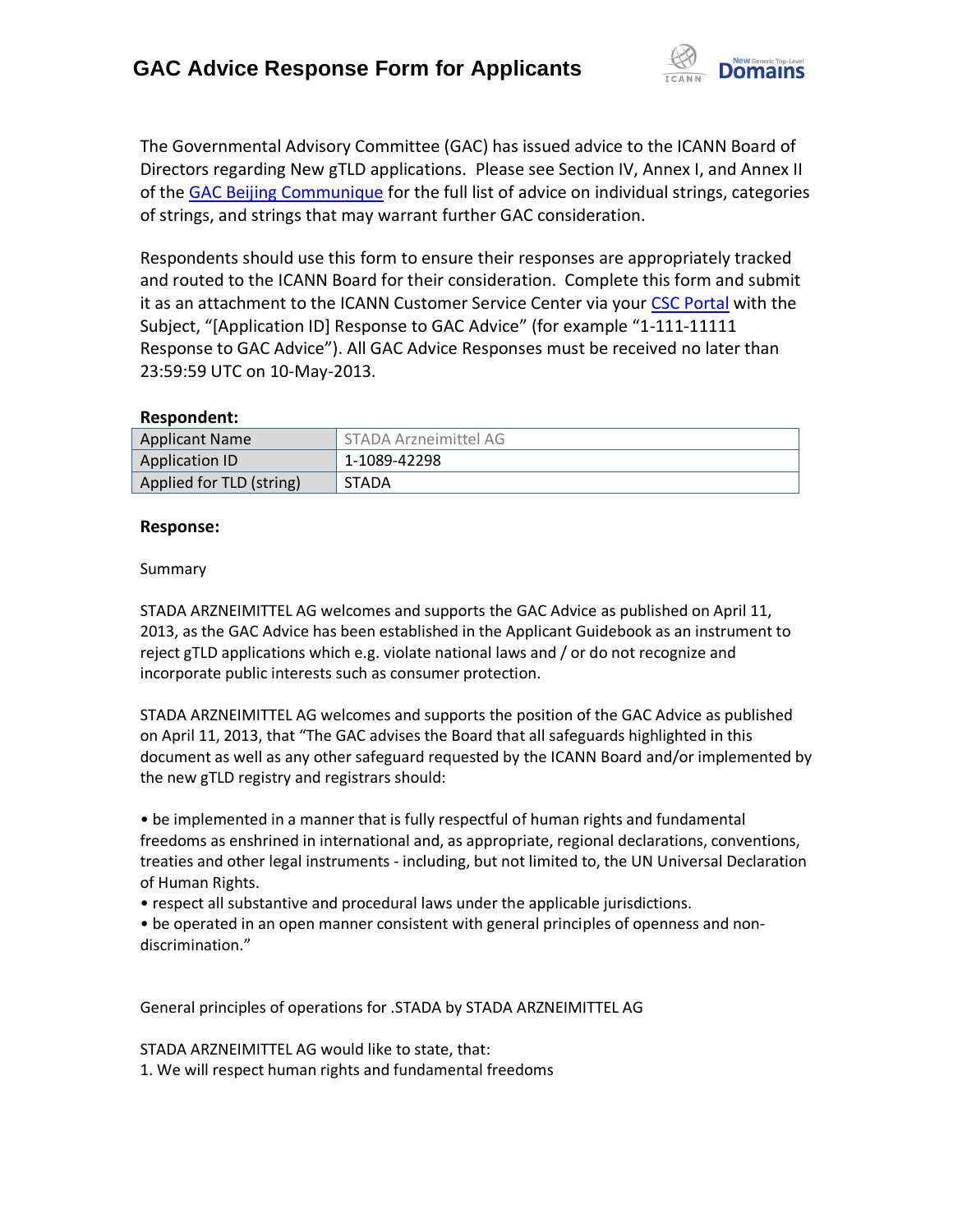# **GAC Advice Response Form for Applicants**



We fully support human rights and fundamental freedoms of mankind, this includes but is not limited to the UN declaration of rights . In this respect we would like to emphasize two principles of the UN declaration of rights:

Everyone is entitled to all the rights and freedoms set forth in this Declaration, without distinction of any kind.

Article 19: Everyone has the right to freedom of opinion and expression; this right includes freedom to hold opinions without interference and to seek, receive and impart information and ideas through any media and regardless of frontiers.

2. We will respect national laws

We require our registrars and registrants to comply with all applicable laws, including those that relate to privacy, data collection, consumer protection (including in relation to misleading and deceptive conduct), disclosure of data, and financial disclosures.

3. We will operate the TLD in an open manner consistent with general principles of openness and non‐discrimination

The fundamental goals of the Introduction of New gTLDs are:

The new gTLD program will create a means for prospective registry operators to apply for new gTLDs, and create new options for consumers in the market.

To foster diversity, encourage competition, and enhance the utility of the DNS.

ICANN expects a diverse set of applications for new gTLDs, including IDNs, creating significant potential for new uses and benefit to Internet users across the globe.

We fully support these goals with the underlying principles of openness and non-discrimination and which will lead to greater choice and diversity for consumers based on competition among registries.

Detailed commitments by STADA ARZNEIMITTEL AG for .STADA based on General Safeguards

STADA ARZNEIMITTEL AG, the applicant for the .STADA top-level domain, will implement as already stated in the application the following safeguards in a manner that (i) is fully respectful of human rights and fundamental freedoms as enshrined in international and, as appropriate, regional declarations, conventions, treaties and other legal instruments – including, but not limited to, the UN Universal Declaration of Human Rights, (ii) respects all substantive and procedural laws under the applicable jurisdictions, and (iii) the gTLD be operated in an open manner consistent with general principles of openness and non‐discrimination. The safeguards will be subject to contractual oversight.

## The Safeguards are in detail:

1. WHOIS verification and checks - STADA ARZNEIMITTEL AG will conduct checks on a statistically significant basis to identify registrations in its gTLD with deliberately false, inaccurate or incomplete WHOIS data at least twice a year. Registry operators will weigh the sample towards registrars with the highest percentages of deliberately false, inaccurate or incomplete records in the previous checks. STADA ARZNEIMITTEL AG will notify the relevant registrar of any inaccurate or incomplete records identified during the checks, triggering the registrar's obligation to solicit accurate and complete information from the registrant.

2. Mitigating abusive activity - STADA ARZNEIMITTEL AG will ensure that terms of use for registrants include prohibitions against the distribution of malware, operation of botnets,